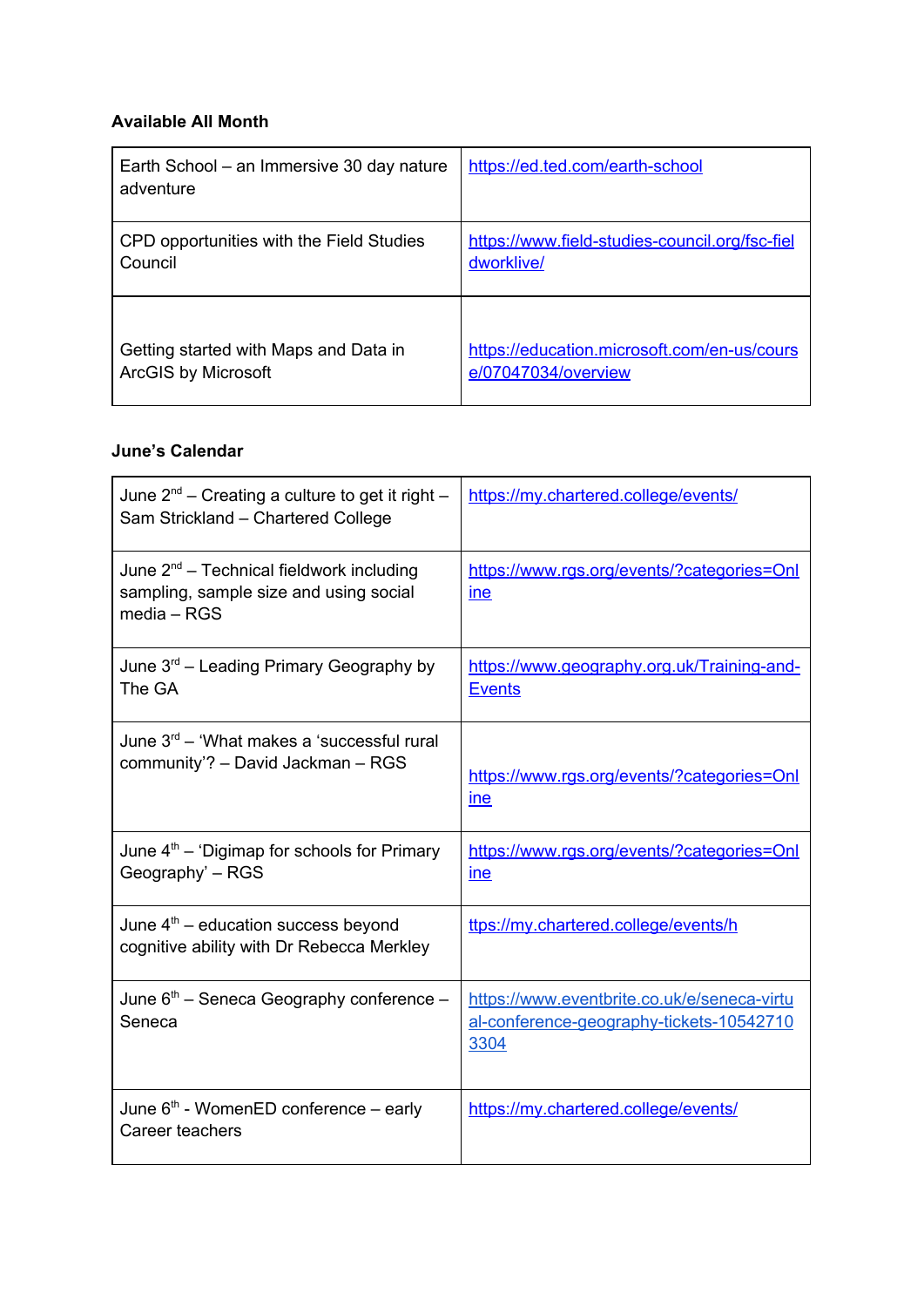| June $9th$ – Caol waters rising – Chris<br>Speight – RGS                                                 | https://www.rgs.org/events/?categories=Onl<br><u>ine</u>                                                           |
|----------------------------------------------------------------------------------------------------------|--------------------------------------------------------------------------------------------------------------------|
| June $9th$ – Online conference – fieldwork<br>and independent investigations with ArcGIS<br>online - RGS | https://www.rgs.org/events/?categories=Onl<br><u>ine</u>                                                           |
| June $10^{th}$ – 'Flipping the leadership<br>narrative: Flexible working' with Emma<br>Turner - Seneca   | https://www.eventbrite.co.uk/e/seneca-virtu<br>al-teachmeet-with-emma-turner-tickets-103<br>624150624              |
| June $10th$ – TeachChat: working towards<br>accreditation - RGS                                          | https://www.rgs.org/events/?categories=Onl<br><u>ine</u>                                                           |
| June 11 <sup>th</sup> - Teachmeet #DTWETM                                                                | https://docs.google.com/forms/d/e/1FAlpQL<br>SenObnoVBJzof0BFsAA5wlpDYJH_PwD2<br><b>Fy2 K7pMRegoEDaWA/viewform</b> |
| June 12 <sup>th</sup> – GCSE Human landscapes –<br><b>RGS</b>                                            | https://www.rgs.org/events/?categories=Onl<br>ine                                                                  |
| June $13th$ - #DiverseEd – the big Virtual<br>conversation - DiverseED                                   | https://my.chartered.college/events/                                                                               |
| June 15 <sup>th</sup> – Charterhouse Climate<br>Conference 2020 (5 days long)                            | https://www.eventbrite.co.uk/e/charterhouse<br>-climate-conference-2020-day-one-tickets-1<br>05234465118           |
| June 16 <sup>th</sup> - Natural Hazards - RGS                                                            | https://www.rgs.org/events/?categories=Onl<br><u>ine</u>                                                           |
| June $17th$ – TeachMeet with Tom Rogers –<br>Seneca                                                      | https://my.chartered.college/events/                                                                               |
| June 24 <sup>th</sup> – Virtual TeachMeet: 'Gender<br>equality in schools with Graham Andre -<br>Seneca  | https://my.chartered.college/events/                                                                               |
| June 24 <sup>th</sup> – GSL: Geology Student<br><b>Enrolment Summit - Geological Society</b>             | https://www.geolsoc.org.uk/enrolmentsumm<br>it                                                                     |